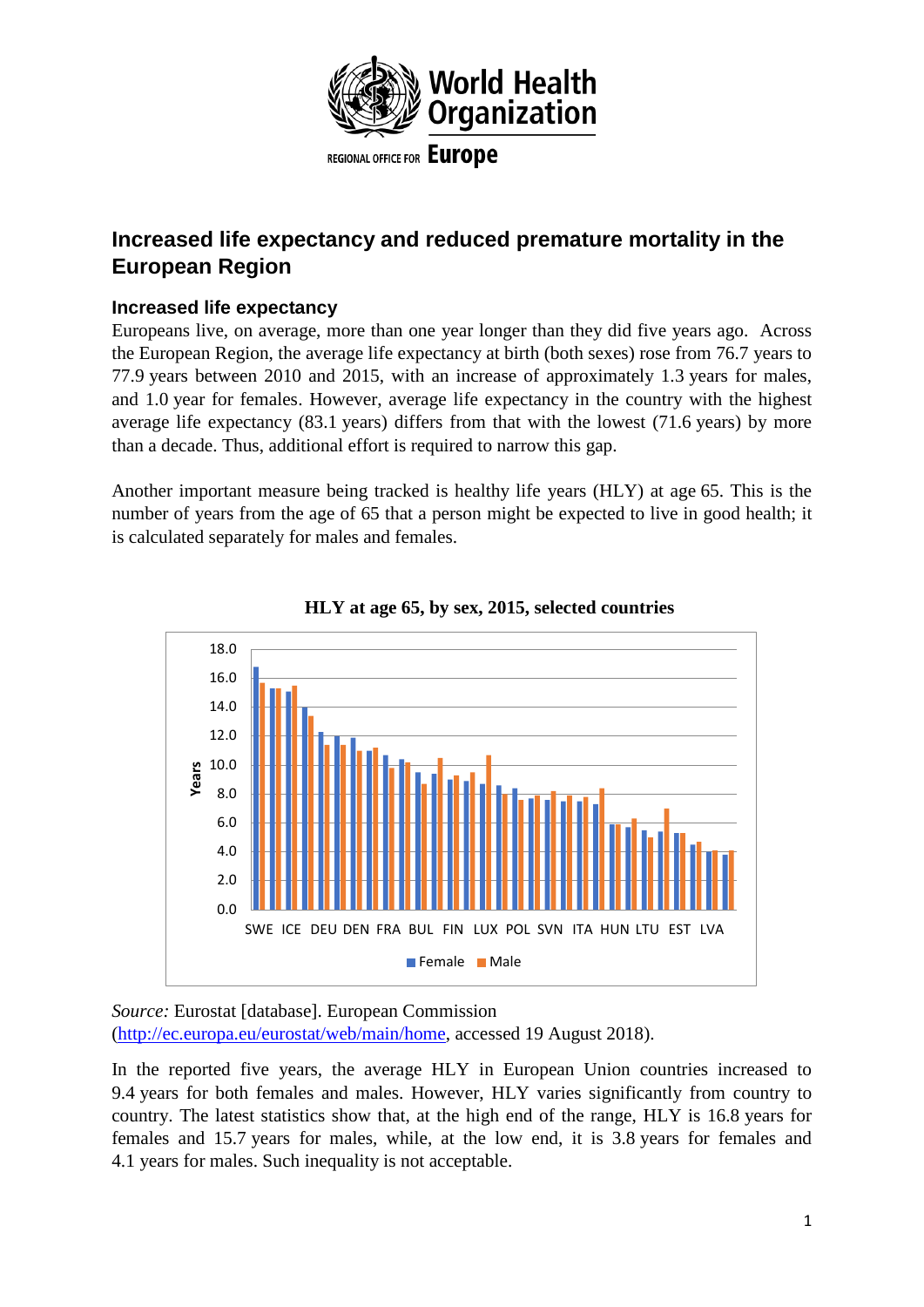## **Reduced premature mortality**

#### **Mortality from all causes**

In the European Region, since the beginning of the millennium, good progress has been made in reducing deaths from all causes (at all ages). Based on data from half of the European countries, there was a decline in mortality of all causes of about 25% in 15 years.

#### **Mortality from the four major noncommunicable diseases**

Overall, Europe is surpassing the Health 2020 target of reducing premature deaths from the four major noncommunicable diseases (cardiovascular diseases, cancer, diabetes and chronic respiratory diseases) by 1.5% annually until 2020, with the latest data indicating a 2% decline per year on average, based on data from 40 of the 53 countries in the European Region. In addition, a 2017 progress review established that the Region is likely to achieve Sustainable Development Goal Target  $3.4<sup>1</sup>$  $3.4<sup>1</sup>$  $3.4<sup>1</sup>$  earlier than 2030 and will probably exceed it.

However, there is a need for continued vigilance concerning the impact of three major risk factors: tobacco smoking, alcohol consumption, and overweight and obesity (*see Factsheet: Lifestyle factors influencing premature death from noncommunicable diseases*). In addition, premature mortality rates vary widely between sexes and between countries: for example, men are over twice as likely to die from the four main noncommunicable diseases as women are, and people living in the countries of the Commonwealth of Independent States are three times more likely to die from these conditions than people in the Nordic countries. Such differences are even more pronounced between individual countries, ranging from a maximum of 656 deaths per 100 000 to a minimum of 183 deaths per 100 000.

### **Mortality from external causes**

External causes of mortality include motor vehicle accidents; accidental falls; accidental poisoning; accidental poisoning by alcohol; suicide and intentional self-harm; and homicide and assault. In the European Region, deaths from external causes declined steadily by about 40% from 2010 to 2015 (from 82 deaths per 100 000 in 2010 to 50 in 2015). Nonetheless, external causes constitute the third leading cause of death in Europe, accounting for 7% of all deaths, after diseases of the circulatory system and malignant neoplasms.

Suicide and self-inflicted injury constitute the leading external causes of death (comprising 21% of all external causes of death and injury combined). Since 2005, motor vehicle traffic accidents have been the second highest external cause of death. However, as noted for other categories, these rates vary considerably between countries.

<span id="page-1-0"></span><sup>&</sup>lt;sup>1</sup> "By 2030, reduce by one third premature mortality from non-communicable diseases through prevention and treatment and promote mental health and well-being"